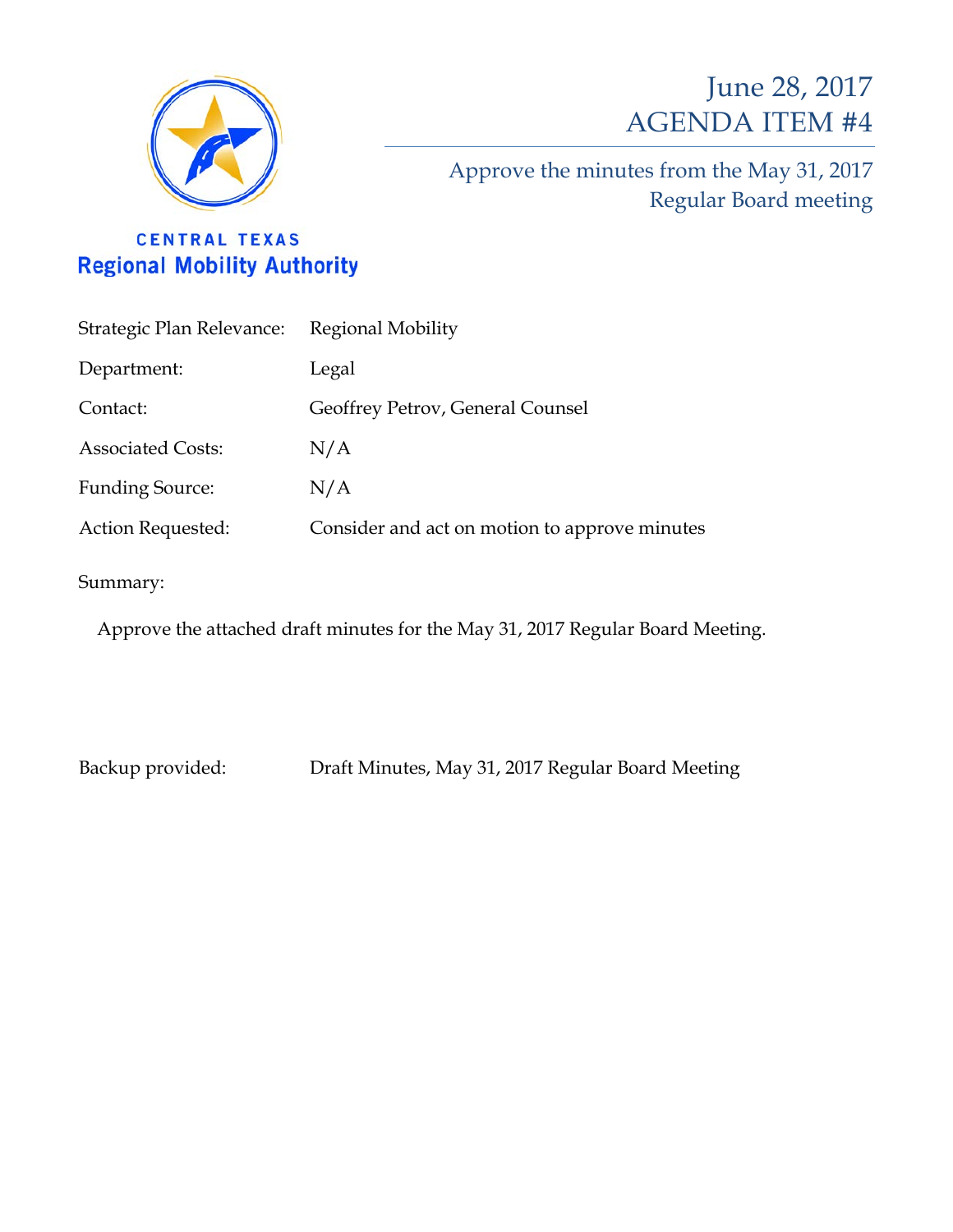#### **MINUTES**

#### **Regular Meeting of the Board of**

#### **Directors of the**

#### **CENTRAL TEXAS REGIONAL MOBILITY AUTHORITY**

#### **Wednesday, May 31, 2017**

The meeting was held in the Mobility Authority's Lowell H. Lebermann, Jr. Board Room at 3300 N. Interstate 35, #300, Austin, Texas 78705-1849. Notice of the meeting was posted May 24, 2017 at the respective County Court Houses of Williamson and Travis Counties; online on the website of the Mobility Authority; and in the Mobility Authority's office lobby at 3300 N. Interstate 35, #300, Austin, Texas 78705-1849.

### **An archived copy of the live-streamed video of this meeting is available at:**

#### <https://mobilityauthority.swagit.com/play/05312017-546>

# **1. Welcome and opening remarks by the Chairman and the members of the Board of Directors.**

After noting that a quorum of the Board was present, Chairman Ray Wilkerson called the meeting to order at 9:02 a.m. with the following Board members present: Nikelle Meade, David Singleton, Charles Heimsath, David Armbrust, Amy Ellsworth, and Mark Ayotte.

#### **2. Opportunity for public comment.**

No comments were offered.

#### **Consent Board Items**

Chairman Ray Wilkerson presented Items 3 and 4 for Board consideration as the consent agenda and tabled Item 5.

**3.** Adopt a written compliance program as required by 43 TAC § 10.51.

**ADOPTED AS:** Resolution No. 17-025

**4.** Approve Work Authorization No. 15 with Kapsch TrafficCom USA for toll system integration services related to the Manor Expressway (290E) Phase III Project.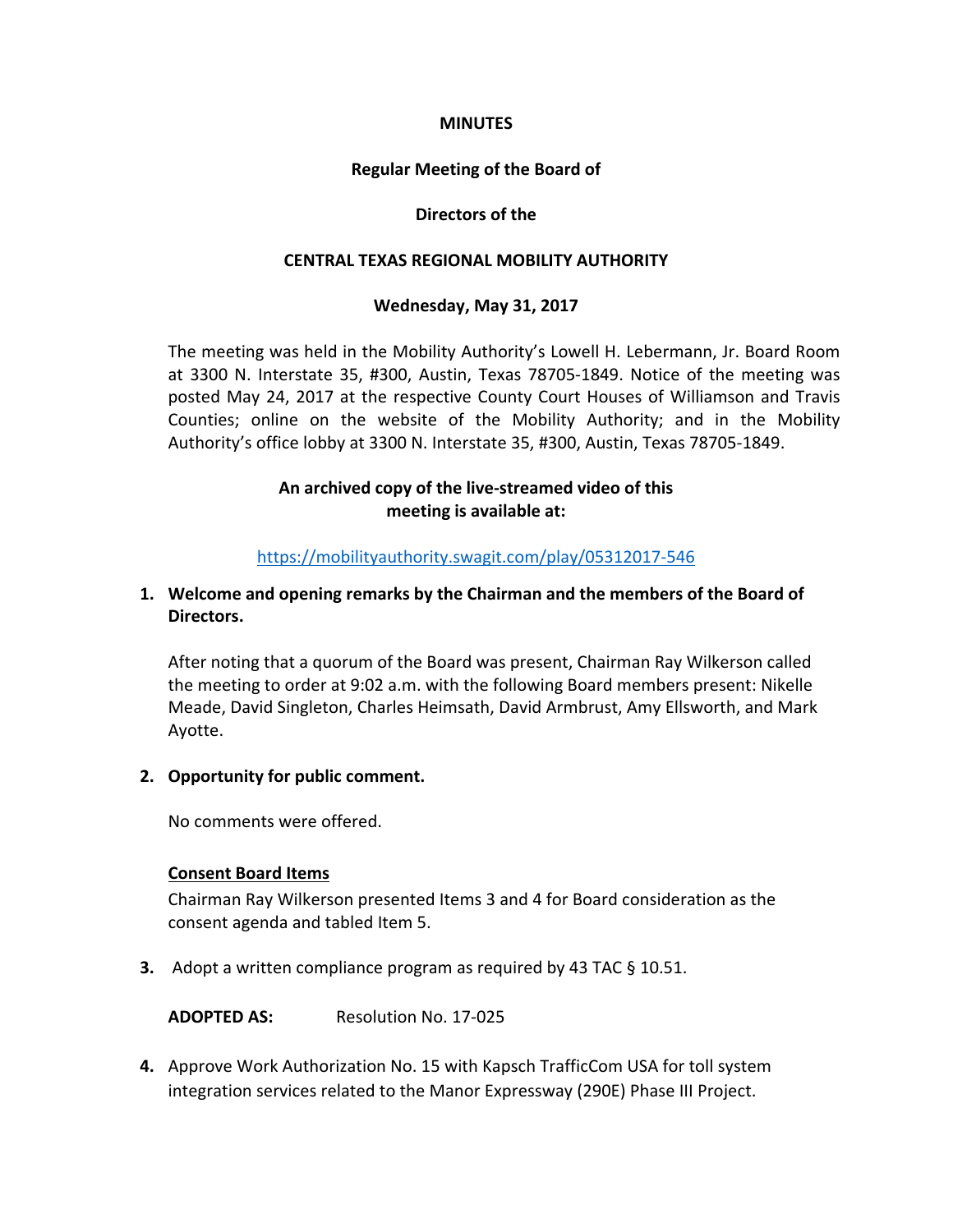**ADOPTED AS:** Resolution No. 17-026

- **5.** Approve Personal Services Agreement with Neal Spelce for Communications Support Services.
	- NOTE: Chairman Wilkerson tabled Item 5 for a future Board meeting. No vote was taken on this item.

| <b>MOTION:</b>                    | Approve Item No. 3 and 4 under the consent agenda                  |
|-----------------------------------|--------------------------------------------------------------------|
| <b>RESULT:</b>                    | Approved (Unanimous); 7-0                                          |
| <b>MOTION BY:</b> Nikelle Meade   |                                                                    |
| <b>SECONDED BY: Amy Ellsworth</b> |                                                                    |
| AYE:                              | Wilkerson, Singleton, Meade, Heimsath, Armbrust, Ellsworth, Ayotte |
| NAY:                              | None                                                               |

#### **Regular Board Items**

- **6.** Approve the minutes from the April 26, 2017 Regular Board meeting and from the May 15, 2017 Board Workshop meeting.
	- **MOTION:** Approval for the April 26, 2017 Regular Board meeting minutes and the May 15, 2017 Board Workshop meeting minutes.

| <b>RESULT:</b> | Approved (Unanimous); 7-0                                          |
|----------------|--------------------------------------------------------------------|
|                | <b>MOTION BY:</b> David Singleton                                  |
|                | <b>SECONDED BY: Charles Heimsath</b>                               |
| AYE:           | Wilkerson, Singleton, Meade, Heimsath, Armbrust, Ellsworth, Ayotte |
| <b>NAY:</b>    | <b>None</b>                                                        |

**7.** Accept the financial statements for April 2017.

Mary Temple, Controller presented this item.

**MOTION:** Accept the financial statements for April 2017.

**RESULT:** Approved (Unanimous); 7-0

**MOTION BY:** Charles Heimsath

**SECONDED BY:** Amy Ellsworth

**AYE:** Wilkerson, Singleton, Meade, Heimsath, Armbrust, Ellsworth, Ayotte **NAY:** None

**ADOPTED AS:** Resolution No. 17-027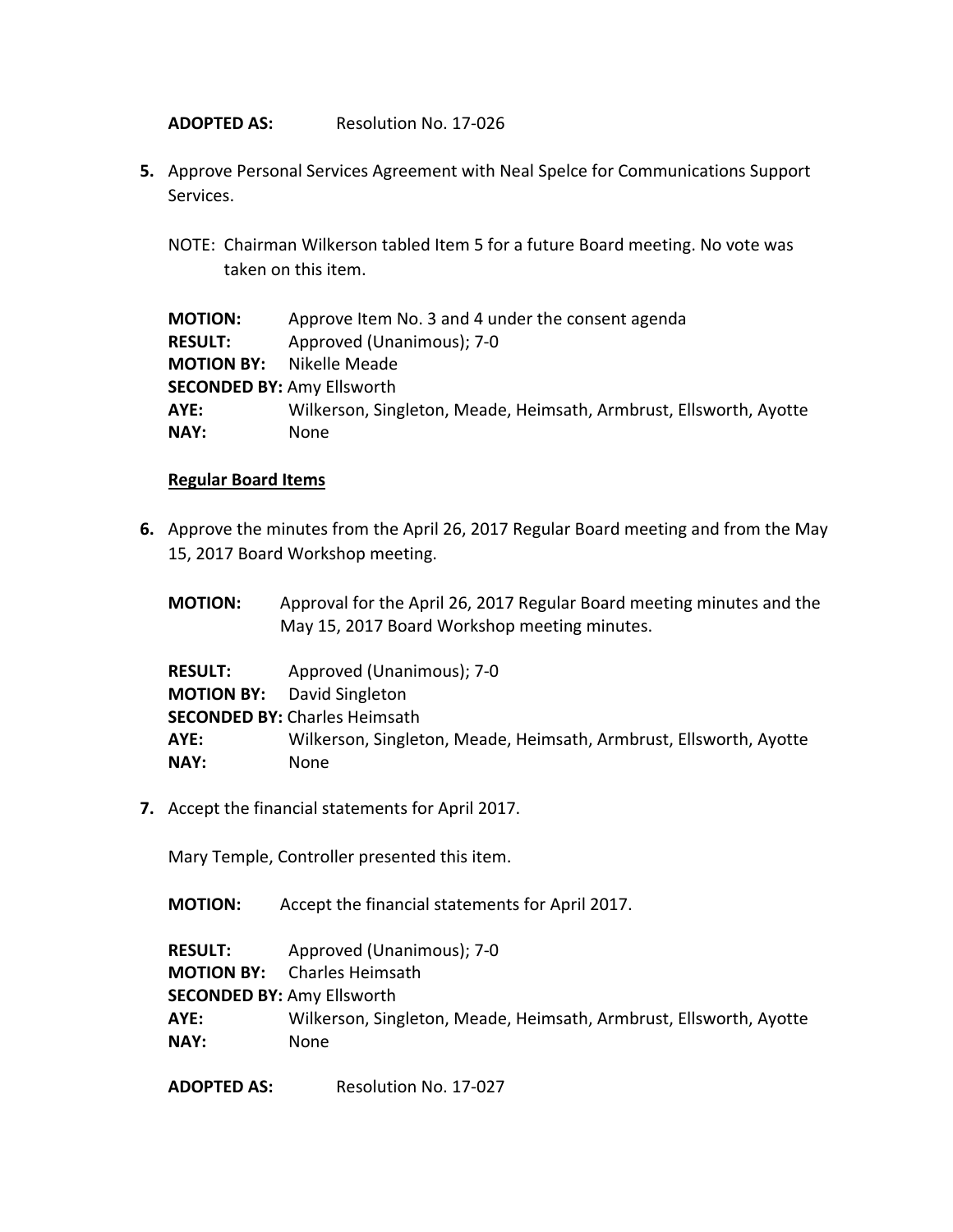**8.** Presentation of the draft budget for Fiscal Year 2017-2018.

Mary Temple, Controller presented this item.

**9.** Discuss and take appropriate action to rescind primacy for the east to south direct connector on the Manor Expressway (290E) Phase III Project.

Justin Word, Director of Engineering presented this item.

**MOTION:** Rescind previously exercised option of the Mobility Authority under state law to develop, finance, construct, and operate a portion of the Manor Expressway (290E) Phase III Project.

| <b>RESULT:</b>    | Approved (Unanimous); 7-0                                          |
|-------------------|--------------------------------------------------------------------|
| <b>MOTION BY:</b> | Nikelle Meade                                                      |
|                   | <b>SECONDED BY: Charles Heimsath</b>                               |
| AYE:              | Wilkerson, Singleton, Meade, Heimsath, Armbrust, Ellsworth, Ayotte |
| NAY:              | <b>None</b>                                                        |
|                   |                                                                    |

**ADOPTED AS:** Resolution No. 17-028

**10.** Discuss and consider authorizing the procurement of a contractor for miscellaneous work related to the MoPac Improvement Project.

Justin Word, Director of Engineering presented this item. Max Sherman, Board Member, Westminster Non-profit spoke on behalf of the Westminster senior community in support of this item.

**MOTION:** Authorize the procurement of a contractor for miscellaneous work related to the MoPac Improvement Project.

| <b>RESULT:</b>                    | Approved (Unanimous); 7-0                                          |
|-----------------------------------|--------------------------------------------------------------------|
| <b>MOTION BY:</b> Ray Wilkerson   |                                                                    |
| <b>SECONDED BY: Nikelle Meade</b> |                                                                    |
| AYE:                              | Wilkerson, Singleton, Meade, Heimsath, Armbrust, Ellsworth, Ayotte |
| <b>NAY:</b>                       | <b>None</b>                                                        |

**ADOPTED AS:** Resolution No. 17-029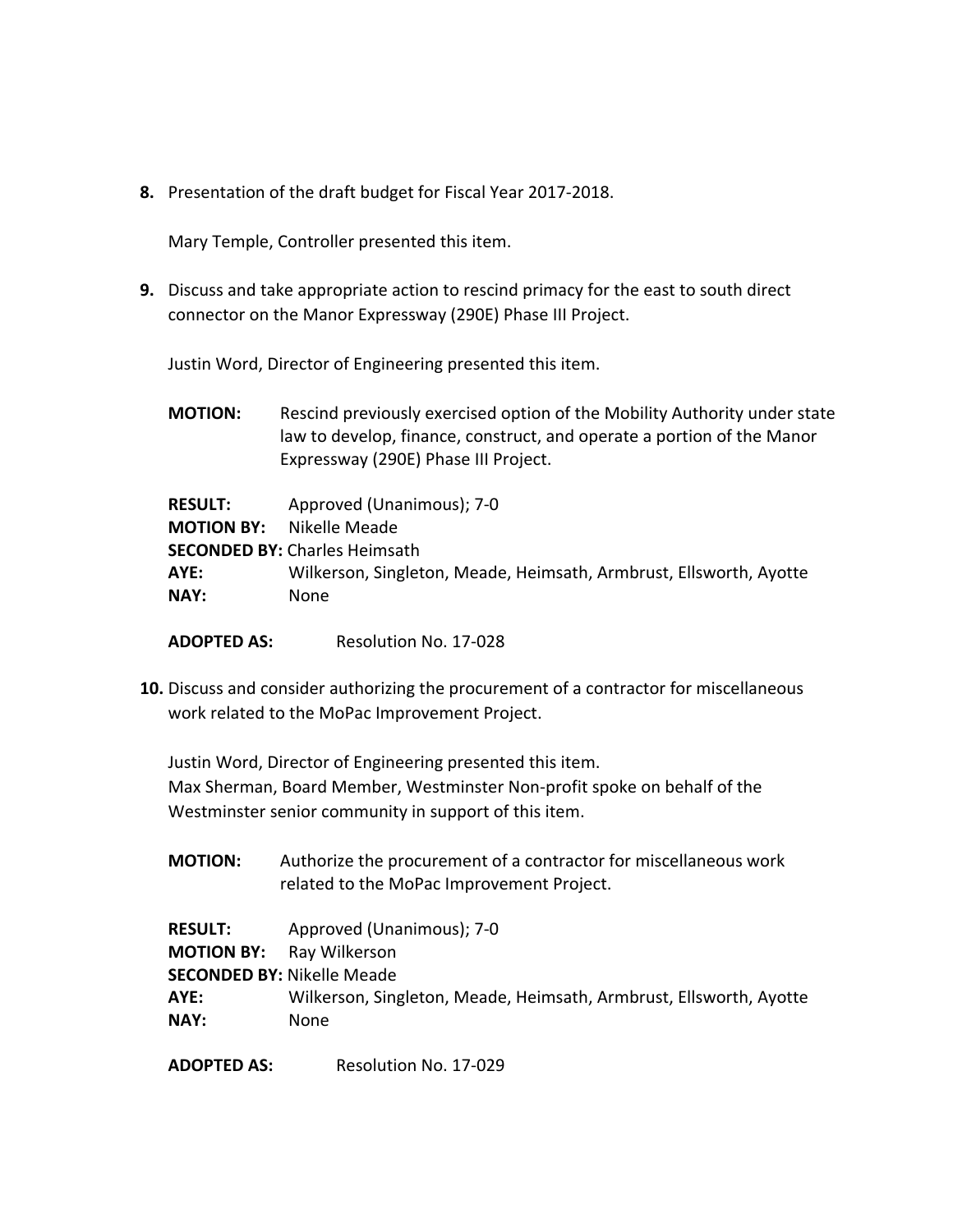# **Briefings and Reports**

- **11.** Executive Director Report.
	- A. Texas 85<sup>th</sup> Legislature Update.

Brian Cassidy, Attorney, Locke Lord LLP, provided the Board with an update of legislative activities that affect the CTRMA.

NOTE: Following Item 11B, Jerry Valdez, Jerry Valdez Governmental Affairs LLC, provided the Board with additional comments regarding legislative activities that affect the CTRMA.

B. Interoperability with the Kansas Turnpike Authority.

Tim Reilly, Director of Operations presented this item.

C. Commissioner Shea's meeting regarding urban cable.

Mike Heiligenstein, Executive Director presented this item.

**12.** 183 North Delivery Model update.

Justin Word, Director of Engineering presented this item.

**13.** MoPac Improvement Project Monthly report.

Steve Pustelnyk, Director of Community Relations presented this item.

Jon McGill, Regional Manager with Lindsay Transportation Solutions / Barrier Systems Inc. presented a video of the zipper barrier system used on the project.

#### **Executive Session Pursuant to Government Code, Chapter 551**

Chairman Wilkerson announced in open session at 10:35 a.m. that the Board would recess the meeting and reconvene in Executive Session to deliberate the following items:

**14.** Discuss the acquisition of one or more parcels or interests in real property needed for the Bergstrom Expressway (183 South) Project and related legal issues, pursuant to §551.072 (Deliberation Regarding Real Property) and §551.071 (Consultation With Attorney).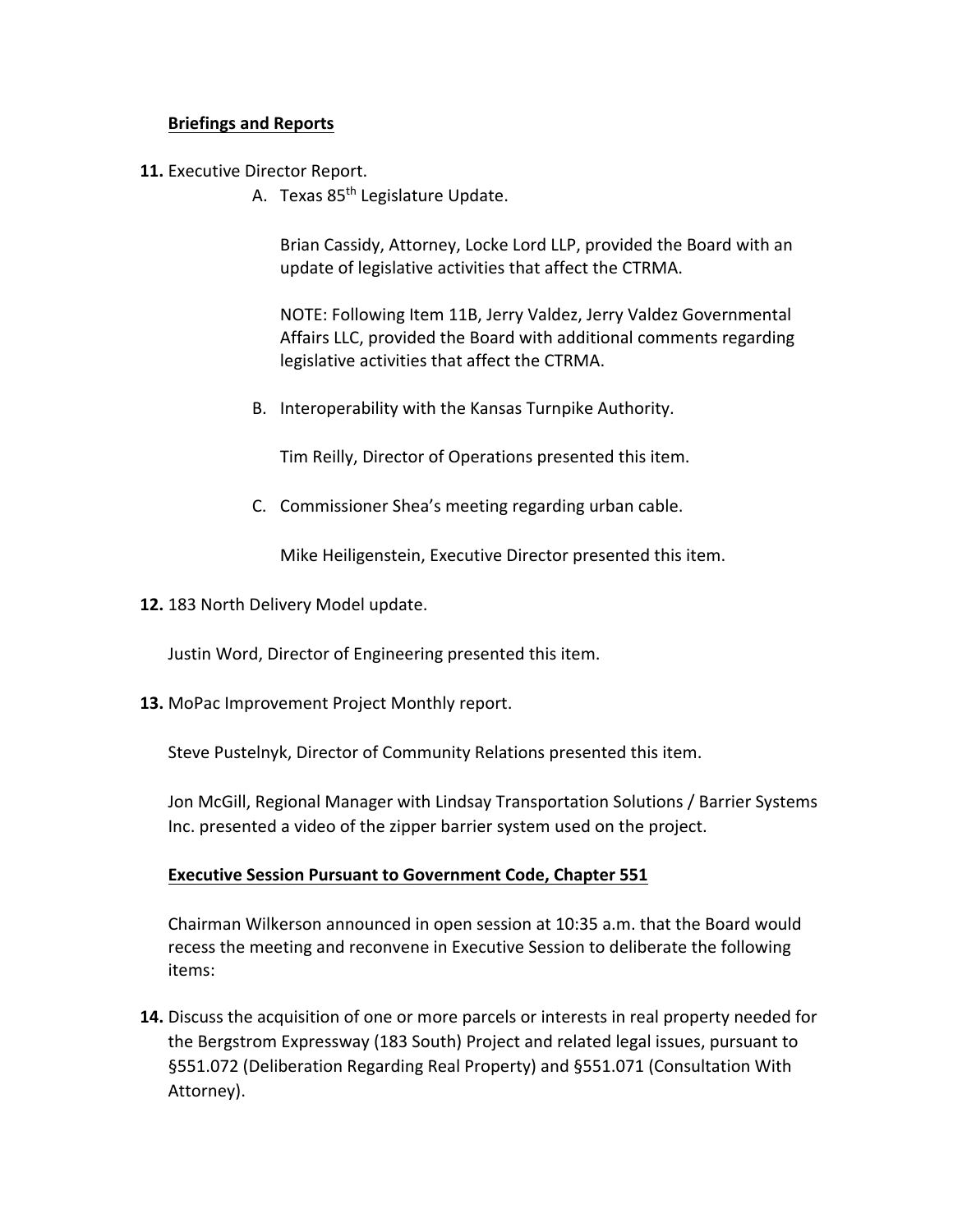- **15.** Discuss legal issues related to claims by or against the Mobility Authority; pending or contemplated litigation and any related settlement offers; or other matters as authorized by §551.071 (Consultation with Attorney).
- **16.** Discuss legal issues relating to procurement and financing of Mobility Authority transportation projects, as authorized by §551.071 (Consultation with Attorney).
- **17.** Discuss personnel matters as authorized by §551.074 (Personnel Matters).

After completing the executive session, the Board reconvened in open meeting at 11:59 a.m.

NOTE: After Executive Session, Charles Heimsath did not return to the dais.

- **18.** Authorize negotiation and execution of a contract to purchase the following described parcel or property interests for the 183 South (Bergstrom Expressway) Project:
	- A. Parcel 157 of the 183 South (Bergstrom Expressway) Project, a fee taking of 0.163 acres, from 0.527 acres of real estate, owned by Dr. William Selman and Claire Selman, and located between Vargas Road and Thompson Lane, on Bastrop Highway, Austin TX 78741.
		- **MOTION:** Authorize the Executive Director to execute a settlement agreement in an amount not to exceed \$134,000 and that provides the landowner with a driveway to be permitted and constructed by the CTRMA on a 0.163 acre acquisition, from a 0.527 acre Parcel of real estate, **owned by Dr. William Selman and Claire Selman**, and located between Vargas Road and Thompson Lane, on Bastrop Highway, Austin TX 78741 Travis County, for public use related to the expansion, construction, operation, and maintenance of Highway 183 South (Bergstrom Expressway), a state highway project, by adopting the resolution presented in executive session.

| <b>RESULT:</b>    | Approved (Unanimous); 6-0                                |
|-------------------|----------------------------------------------------------|
| <b>MOTION BY:</b> | Nikelle Meade                                            |
|                   | <b>SECONDED BY: David Armbrust</b>                       |
| AYE:              | Wilkerson, Singleton, Meade, Armbrust, Ellsworth, Ayotte |
| NAY:              | <b>None</b>                                              |

**ADOPTED AS:** Resolution No. 17-030